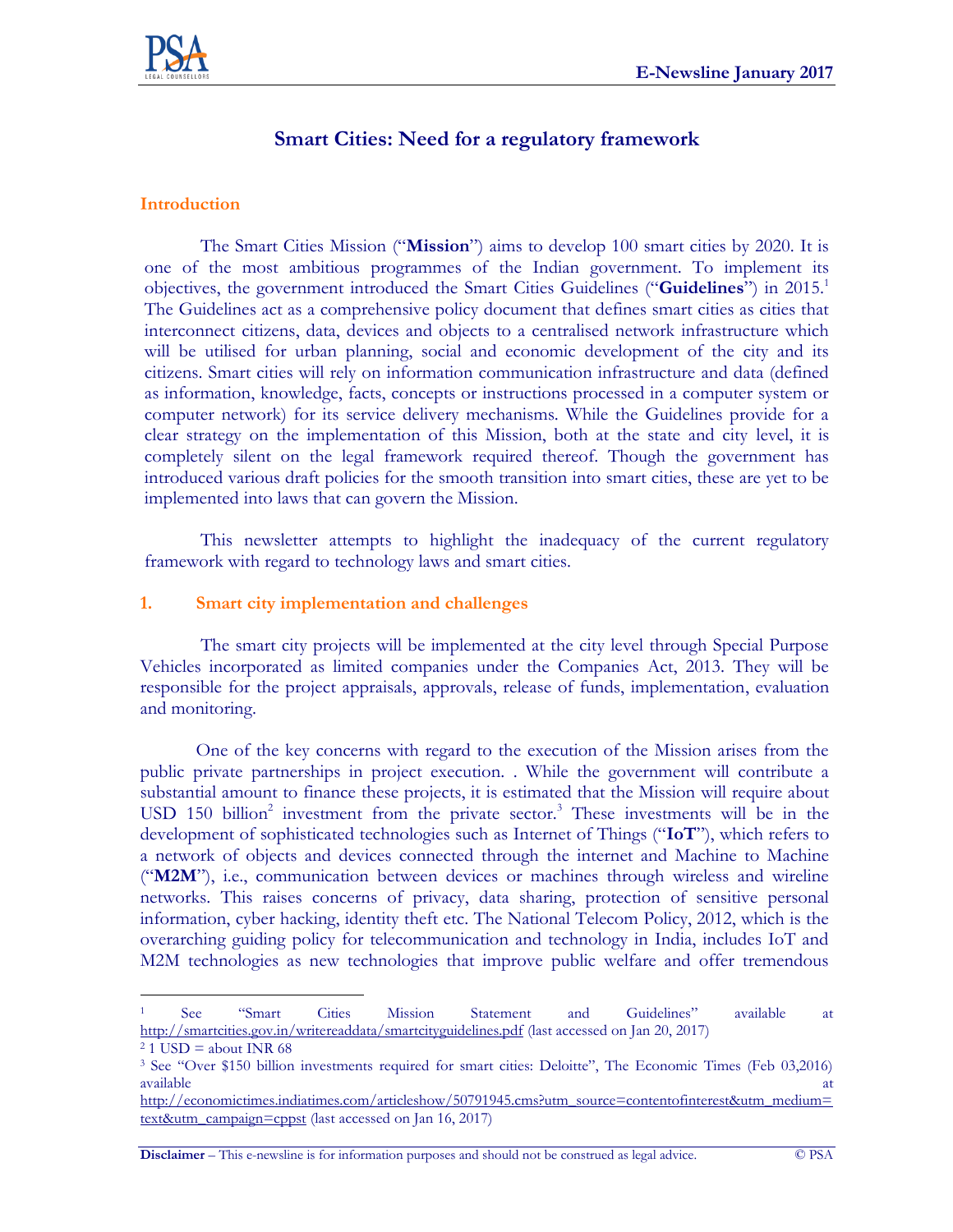

growth opportunities. In light of this, the Ministry of Electronics and Information Technology of India released a policy document for IoT and M2M technologies along with a National Cyber Security Policy, 2013. It is noteworthy that none of these policies have been implemented by the government yet. Prior to roll-out of project proposals, the government would need to ensure a stable and predictable regulatory environment including a re-visit of information technology laws.

## **2. The legal framework (or lack of it)**

Below is a high-level summary of the current legislations and how they are not equipped to handle the challenges that are likely to come up.

# **2.1 The Information Technology Act**

The Information Technology Act ("**Act**") governs the scope of internet activity in India. The Act was implemented to provide legal recognition to electronic transactions, validate digital contracts and regulate online services. The development of smart cities will witness different entities dealing with networks, designs, software, manufacturing of devices, etc. There will also be a surge in "Big Data" i.e., enormous sets of unstructured data analysed computationally to understand patterns relating to human behavior. Currently, the term "data" under the Act is defined as representation of information, knowledge, facts, concepts or instructions being prepared in a formal manner and processed in a computer system. Clearly, the definition does not consider the implications of Big Data which comprises of varied sets of data which will be stored and processed by government(s), private organisations and individuals. The rise in Big Data would pose new security challenges relating to personal information and privacy. Further, the term "cyber security", which is defined as protecting information, equipment, devices, computer resource from unauthorised access, disclosure, disruption, modification and destruction must be adaptive to the evolving nature of security risks as the advent of smart cities could lead to criminal activities that are beyond the scope of the current definition. This calls for a reexamination of the current provisions under the Act.

### **2.2 National Cyber Security Policy, 2013**

To address the present lacuna of laws to tackle cybercrimes, the government introduced the National Cyber Security Policy, 2013<sup>4</sup> ("Policy") which recognises cyber space as a critical sector and aims to build security mechanisms at national and sectoral levels. The Policy recommends (a) establishment of a National Critical Information Infrastructure Protection Centre responsible for mandating security practices related to design, acquisition, development and use of information, (b) a nodal agency to coordinate all matters of cyber security, (c) to designate a Chief Information Security Officer, to lead the internal security measures in organizations, (d) encourages collaboration between the government and private sector to enhance open standards for certified IT products, (e). jointly develop a cyber security framework with other countries that recognises the applicability of international law and the UN Charter. The Policy, expected to be implemented in a phased manner, also provides

**Disclaimer** – This e-newsline is for information purposes and should not be construed as legal advice. © PSA

 $\overline{a}$ <sup>4</sup> See [http://meity.gov.in/sites/upload\\_files/dit/files/National%20Cyber%20Security%20Policy%20\(1\).pdf](http://meity.gov.in/sites/upload_files/dit/files/National%20Cyber%20Security%20Policy%20(1).pdf) (last accessed Jan 20, 2017)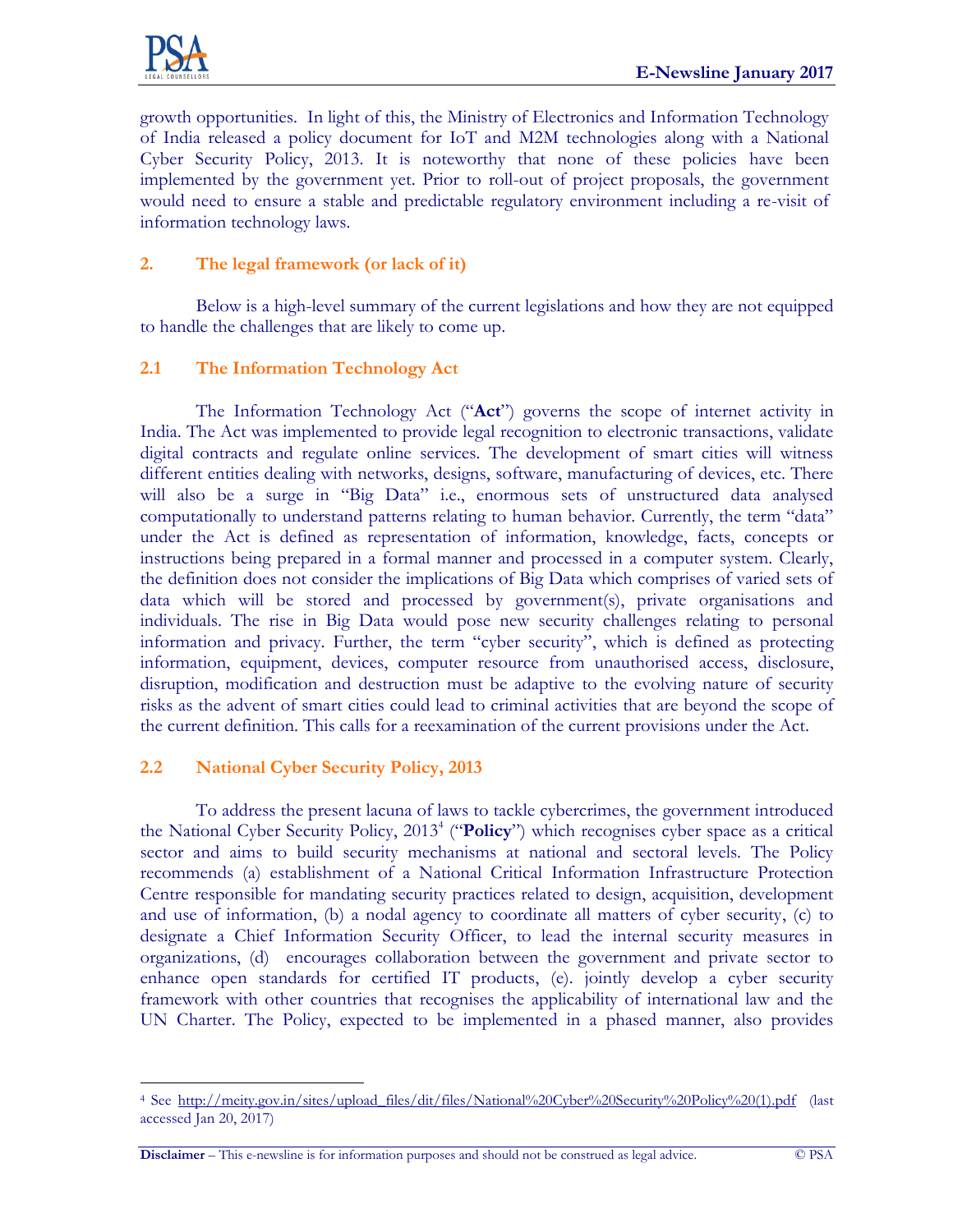

economic schemes and incentives to organizations for strengthening their cyber security information infrastructure, including global security best practices.

# **2.3 E-Governance and the Right to privacy**

The Act recognises e-governance by providing legal sanctity to digital signatures, electronic service delivery and retention of electronic records. Sharing and exchange of information between government and private parties will be at the core of the Mission. Presently, the Act does not address the risks associated with this and it remains a grey area.

Right to privacy is a constitutional right, yet the Act is inadequate as the provisions are confined to the protection of sensitive personal data under the Information Technology (Reasonable Security Practices and Procedures and Sensitive Personal Data or Information) Rules, 2011("**Rules**"). These Rules regulate private entities and exclude the government from its ambit. The Act and Rules define "personal information" as information relating to a natural person and excludes real-time data i.e., data collected and processed by different applications, to relay information without any delay in timelines.

Smart cities would involve communication among devices with little or no human intervention. Services will be delivered over networks on real-time basis to be used for differing purposes. The current Rules require a body corporate to obtain consent in writing to collect data from the provider of sensitive personal data. The variety and the velocity of data exchanged in the context of smart cities will make this an unfeasible exercise.

Currently, India does not have a comprehensive privacy policy governing the conduct of different stake holders engaged in the information technology chain. Privacy matters are also governed by Contract Act, 1872 and are included as boiler plate clauses in various agreements signed by application, service providers and network providers to the end users. For example, every website has a policy on privacy incorporated in it, seeking consent of the user for collection and retention of information as well as a separate policy outlining the manner in which the information is intended to be used by the collector. The absence of a regulation creates an atmosphere of uncertainty leaving various private entities to decide information that is critical depending on the business risk.

### **2.4 IoT policy**

The draft policy predicts the impact of IoT across different sectors, but does not mention a regulatory framework to tackle the associated risks. Since IoT relies on the communication between devices through the internet networks, there may be instances of unauthorised access and misuse of personal information. IoT devices may facilitate attacks on other systems and create risks to personal safety. Privacy risks may also flow from the collection of personal information. The present Act does not consider the collection and use of real-time data as part of personal information, thus, affording little or no protection to exposed users. The draft policy reveals the government's intention to (a) focus on research and development to further the progress of IoT, (b) promote venture funds which will aid and support entities working in IoT related domains by providing 100% duty benefit for imported raw materials for manufacturing IoT products; and (c) support and encourage manufacturing of IoT devices